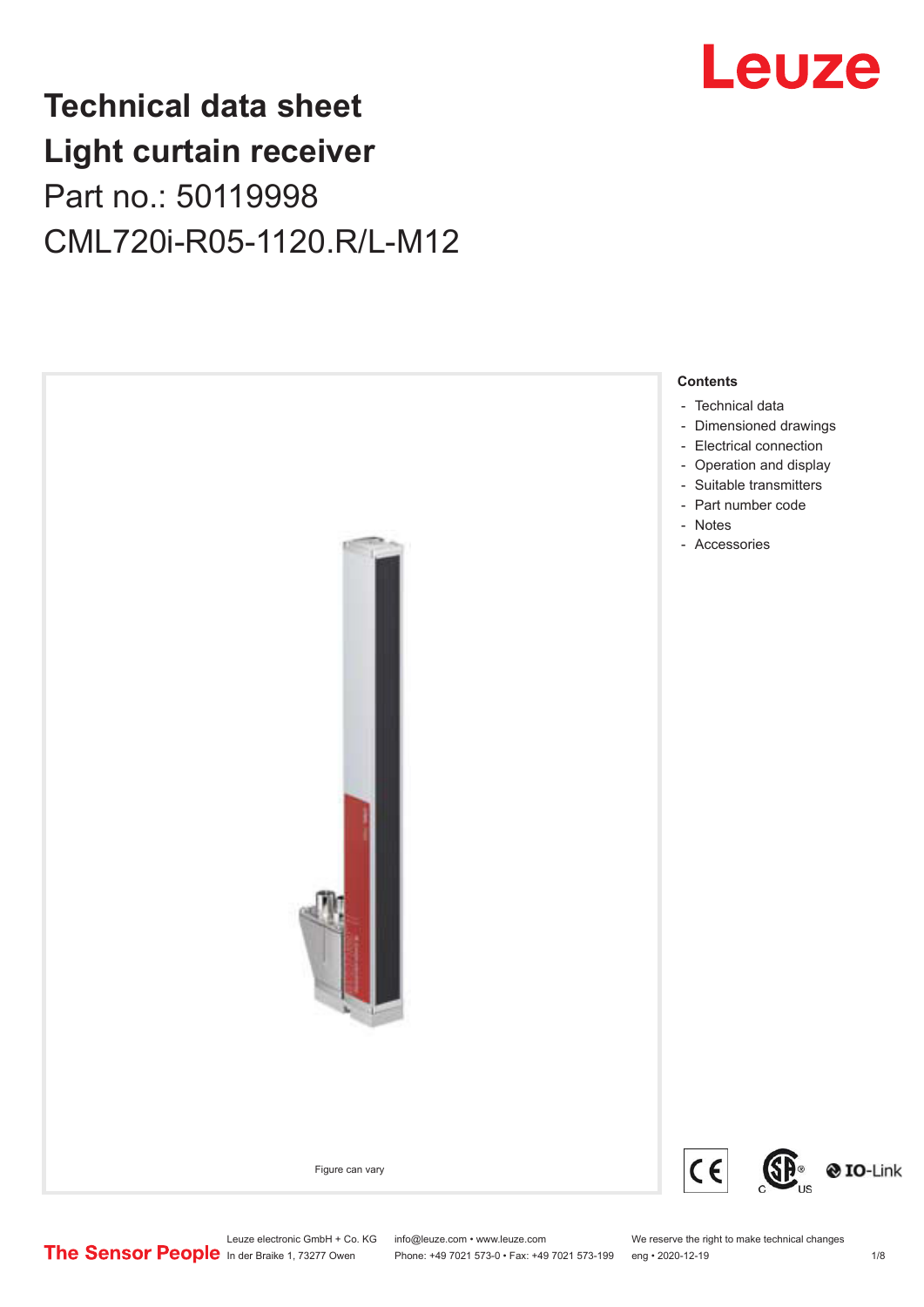### <span id="page-1-0"></span>**Technical data**

# Leuze

| <b>Basic data</b>                              |                                                                    |
|------------------------------------------------|--------------------------------------------------------------------|
| <b>Series</b>                                  | 720                                                                |
| <b>Operating principle</b>                     | Throughbeam principle                                              |
| Device type                                    | Receiver                                                           |
| <b>Contains</b>                                | Accessories for the use of the BT-2R1                              |
| Application                                    | Object measurement                                                 |
| <b>Special version</b>                         |                                                                    |
|                                                |                                                                    |
| <b>Special version</b>                         | Crossed-beam scanning                                              |
|                                                | Diagonal-beam scanning                                             |
|                                                | Parallel-beam scanning                                             |
| <b>Optical data</b>                            |                                                                    |
| <b>Operating range</b>                         | Guaranteed operating range                                         |
| <b>Operating range</b>                         | 0.13.5m                                                            |
| <b>Operating range limit</b>                   | Typical operating range                                            |
| <b>Operating range limit</b>                   | 0.14.5m                                                            |
| <b>Measurement field length</b>                | 1.120 mm                                                           |
| <b>Number of beams</b>                         | 224 Piece(s)                                                       |
| Beam spacing                                   | $5 \text{ mm}$                                                     |
|                                                |                                                                    |
| <b>Measurement data</b>                        |                                                                    |
| Minimum object diameter                        | $10 \text{ mm}$                                                    |
| <b>Electrical data</b>                         |                                                                    |
| <b>Protective circuit</b>                      | Polarity reversal protection                                       |
|                                                | Short circuit protected                                            |
|                                                | <b>Transient protection</b>                                        |
|                                                |                                                                    |
| Performance data                               |                                                                    |
| Supply voltage $U_{\rm B}$                     | 18  30 V, DC                                                       |
| <b>Residual ripple</b>                         | 0  15 %, From $U_{\rm B}$                                          |
| <b>Open-circuit current</b>                    | 0  270 mA, The specified values refer                              |
|                                                | to the entire package consisting of trans-<br>mitter and receiver. |
|                                                |                                                                    |
| Inputs/outputs selectable                      |                                                                    |
| Output current, max.                           | 100 mA                                                             |
| Input resistance                               | $6,000 \Omega$                                                     |
| Number of inputs/outputs selectable 4 Piece(s) |                                                                    |
| <b>Type</b>                                    | Inputs/outputs selectable                                          |
| Voltage type, outputs                          | DC                                                                 |
| Switching voltage, outputs                     | Typ. $U_B / 0 V$                                                   |
| Voltage type, inputs                           | DC                                                                 |
| Switching voltage, inputs                      | high: $\geq 6V$                                                    |
|                                                | $low: \leq 4V$                                                     |
| Input/output 1                                 |                                                                    |
| Activation/disable delay                       | 01ms                                                               |
|                                                |                                                                    |
| <b>Timing</b>                                  |                                                                    |
| <b>Readiness delay</b>                         | 400 ms                                                             |
| <b>Cycle time</b>                              | 7.12 ms                                                            |
| Response time per beam                         | $30 \mu s$                                                         |
|                                                |                                                                    |
| <b>Interface</b>                               |                                                                    |
| Type                                           | IO-Link                                                            |

|                       | <b>IO-Link</b>                                  |                              |
|-----------------------|-------------------------------------------------|------------------------------|
|                       | <b>COM</b> mode                                 | COM <sub>2</sub>             |
|                       | <b>Specification</b>                            | V1.0.1                       |
|                       |                                                 | V1.1                         |
|                       | Min. cycle time                                 | $COM2 = 2.3$ ms              |
|                       | <b>Service interface</b>                        |                              |
| Type                  |                                                 | IO-Link                      |
|                       | <b>IO-Link</b>                                  |                              |
|                       | <b>Function</b>                                 | Configuration via software   |
|                       |                                                 | Service                      |
|                       | <b>Connection</b>                               |                              |
|                       | <b>Number of connections</b>                    | 2 Piece(s)                   |
|                       | <b>Plug outlet</b>                              | Rear side                    |
|                       |                                                 |                              |
|                       | <b>Connection 1</b>                             |                              |
|                       | <b>Function</b>                                 | Configuration interface      |
|                       |                                                 | Signal IN                    |
|                       |                                                 | Signal OUT                   |
|                       |                                                 | Voltage supply               |
|                       | <b>Type of connection</b><br><b>Thread size</b> | Connector<br>M <sub>12</sub> |
|                       |                                                 | Male                         |
|                       | Type<br><b>Material</b>                         | Metal                        |
|                       | No. of pins                                     | 8-pin                        |
|                       | Encoding                                        | A-coded                      |
|                       |                                                 |                              |
|                       | <b>Connection 2</b>                             |                              |
|                       | <b>Function</b>                                 | Connection to transmitter    |
|                       | <b>Type of connection</b>                       | Connector                    |
|                       | <b>Thread size</b>                              | M12                          |
|                       | Type                                            | Female                       |
|                       | <b>Material</b>                                 | Metal                        |
|                       | No. of pins                                     | 5-pin                        |
|                       | Encoding                                        | A-coded                      |
|                       | <b>Mechanical data</b>                          |                              |
|                       | Design                                          | Cubic                        |
| Dimension (W x H x L) |                                                 | 29 mm x 35.4 mm x 1,143 mm   |
|                       | <b>Housing material</b>                         | Metal                        |
|                       | <b>Metal housing</b>                            | Aluminum                     |
|                       | Lens cover material                             | Plastic                      |
|                       | Net weight                                      | $1,350$ g                    |
|                       | <b>Housing color</b>                            | Silver                       |
|                       | <b>Type of fastening</b>                        | Groove mounting              |
|                       |                                                 | Via optional mounting device |
|                       | <b>Operation and display</b>                    |                              |
|                       | Type of display                                 | LED                          |
|                       |                                                 | OLED display                 |
|                       | <b>Number of LEDs</b>                           | 2 Piece(s)                   |
| Type of configuration |                                                 | Software                     |
|                       |                                                 | Teach-in                     |
|                       |                                                 |                              |
|                       | <b>Environmental data</b>                       |                              |
|                       | Ambient temperature, operation                  | $-3060 °C$                   |
|                       | Ambient temperature, storage                    | -40  70 °C                   |
|                       |                                                 |                              |
|                       |                                                 |                              |

ln der Braike 1, 73277 Owen Phone: +49 7021 573-0 • Fax: +49 7021 573-199 eng • 2020-12-19

Leuze electronic GmbH + Co. KG info@leuze.com • www.leuze.com We reserve the right to make technical changes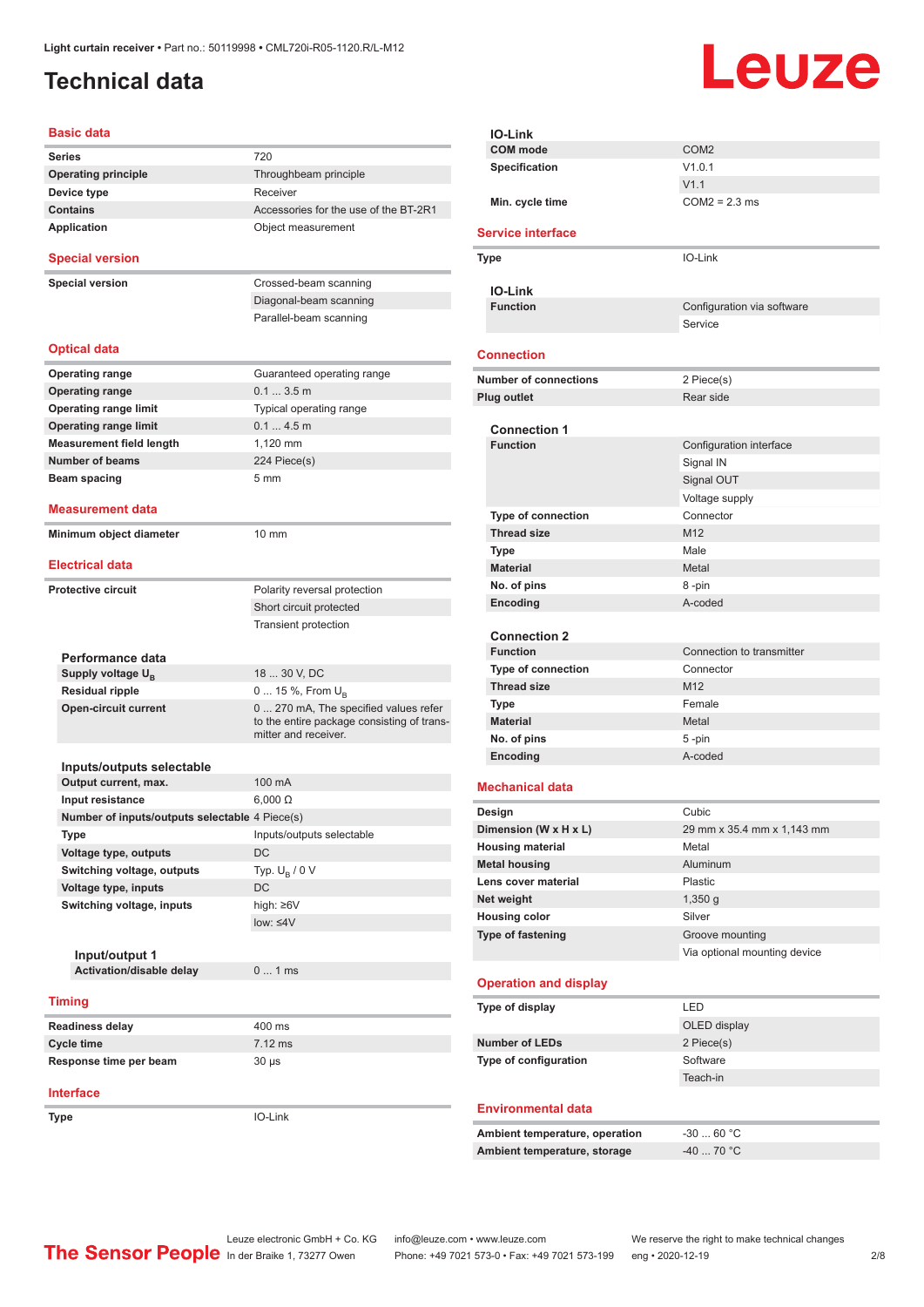## **Technical data**

# Leuze

#### **Certifications**

| Degree of protection     | IP 65         |
|--------------------------|---------------|
| <b>Protection class</b>  | Ш             |
| <b>Certifications</b>    | c CSA US      |
| <b>Standards applied</b> | IEC 60947-5-2 |
|                          |               |

#### **Classification**

| <b>Customs tariff number</b> | 90314990 |
|------------------------------|----------|
| eCl@ss 5.1.4                 | 27270910 |
| eCl@ss 8.0                   | 27270910 |
| eCl@ss 9.0                   | 27270910 |
| eCl@ss 10.0                  | 27270910 |
| eCl@ss 11.0                  | 27270910 |
| <b>ETIM 5.0</b>              | EC002549 |
| <b>ETIM 6.0</b>              | EC002549 |
| <b>ETIM 7.0</b>              | EC002549 |
|                              |          |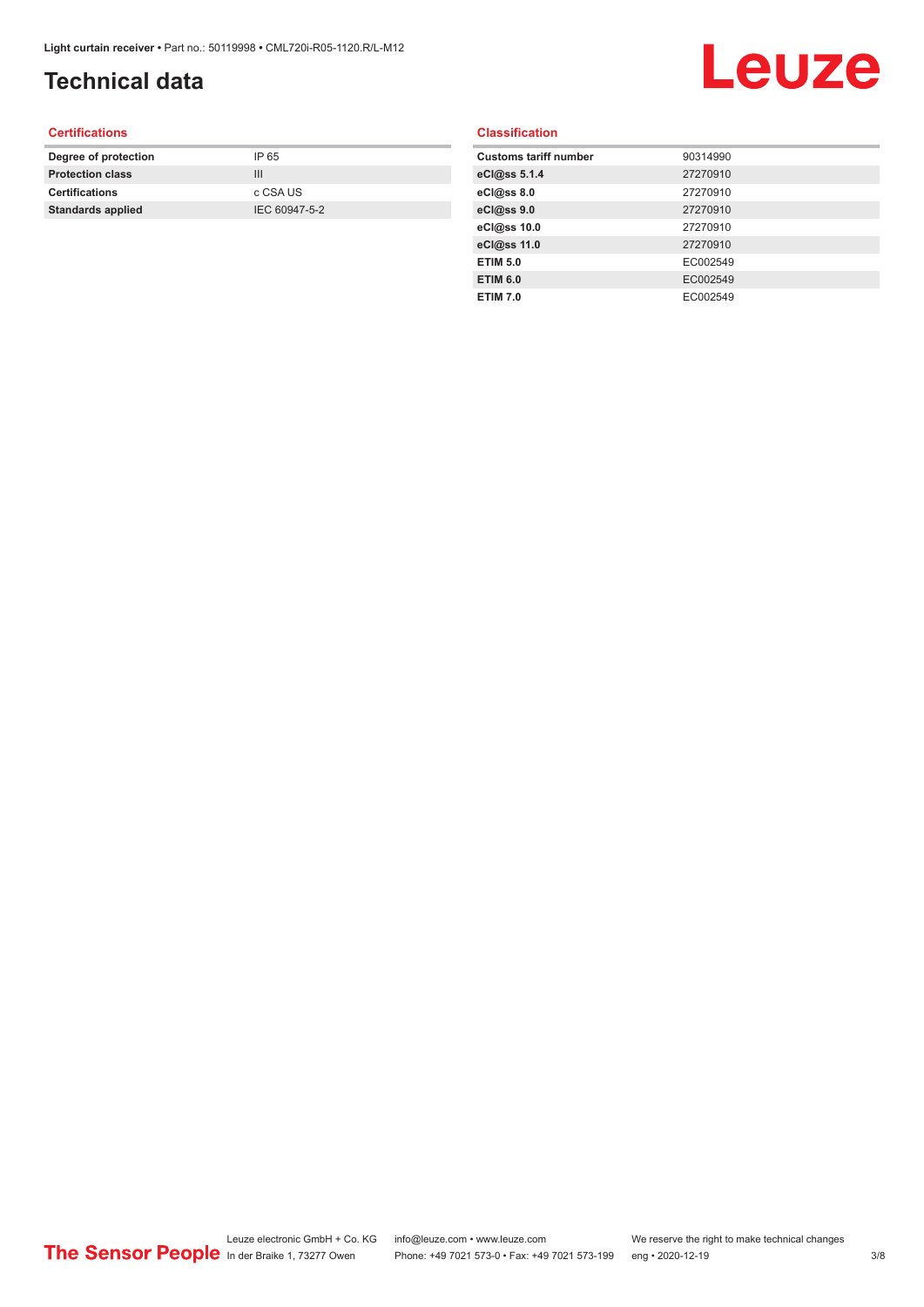### <span id="page-3-0"></span>**Dimensioned drawings**

All dimensions in millimeters



- B Measurement field length 1120 mm
- F M6 thread
- G Fastening groove
- 
- T Transmitter
- R Receiver
- Y 2.5 mm



## **Leuze**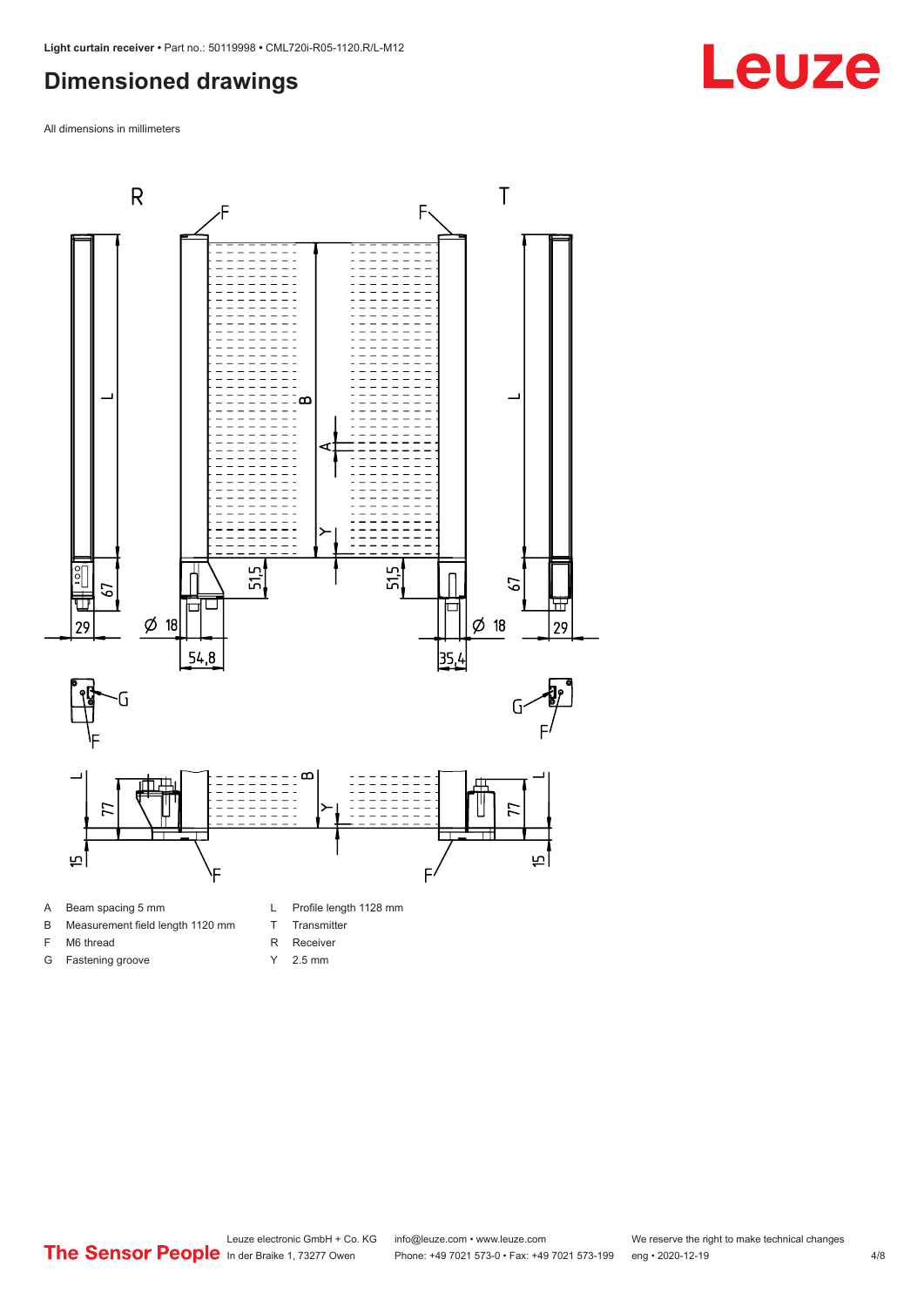### <span id="page-4-0"></span>**Dimensioned drawings**





A PWR / SW IN / OUT

### **Electrical connection**

**Connection 1**

| <b>Function</b>    | Configuration interface |
|--------------------|-------------------------|
|                    | Signal IN               |
|                    | Signal OUT              |
|                    | Voltage supply          |
| Type of connection | Connector               |
| <b>Thread size</b> | M12                     |
| <b>Type</b>        | Male                    |
| <b>Material</b>    | Metal                   |
| No. of pins        | 8-pin                   |
| Encoding           | A-coded                 |

#### **Pin Pin assignment**

| 1              | $V +$           |
|----------------|-----------------|
| $\overline{2}$ | IO <sub>1</sub> |
| 3              | GND             |
| $\overline{4}$ | IO-Link         |
| 5              | IO2             |
| 6              | IO3             |
|                | IO <sub>4</sub> |
| 8              | <b>GND</b>      |



#### **Connection 2**

| Connection to transmitter |
|---------------------------|
| Connector                 |
| M12                       |
| Female                    |
| Metal                     |
| $5$ -pin                  |
| A-coded                   |
|                           |

#### **Pin Pin assignment**

|   | <b>FE/SHIELD</b> |
|---|------------------|
| 2 | $V +$            |
| 3 | <b>GND</b>       |
| 4 | RS 485 Tx+       |
| 5 | RS 485 Tx-       |

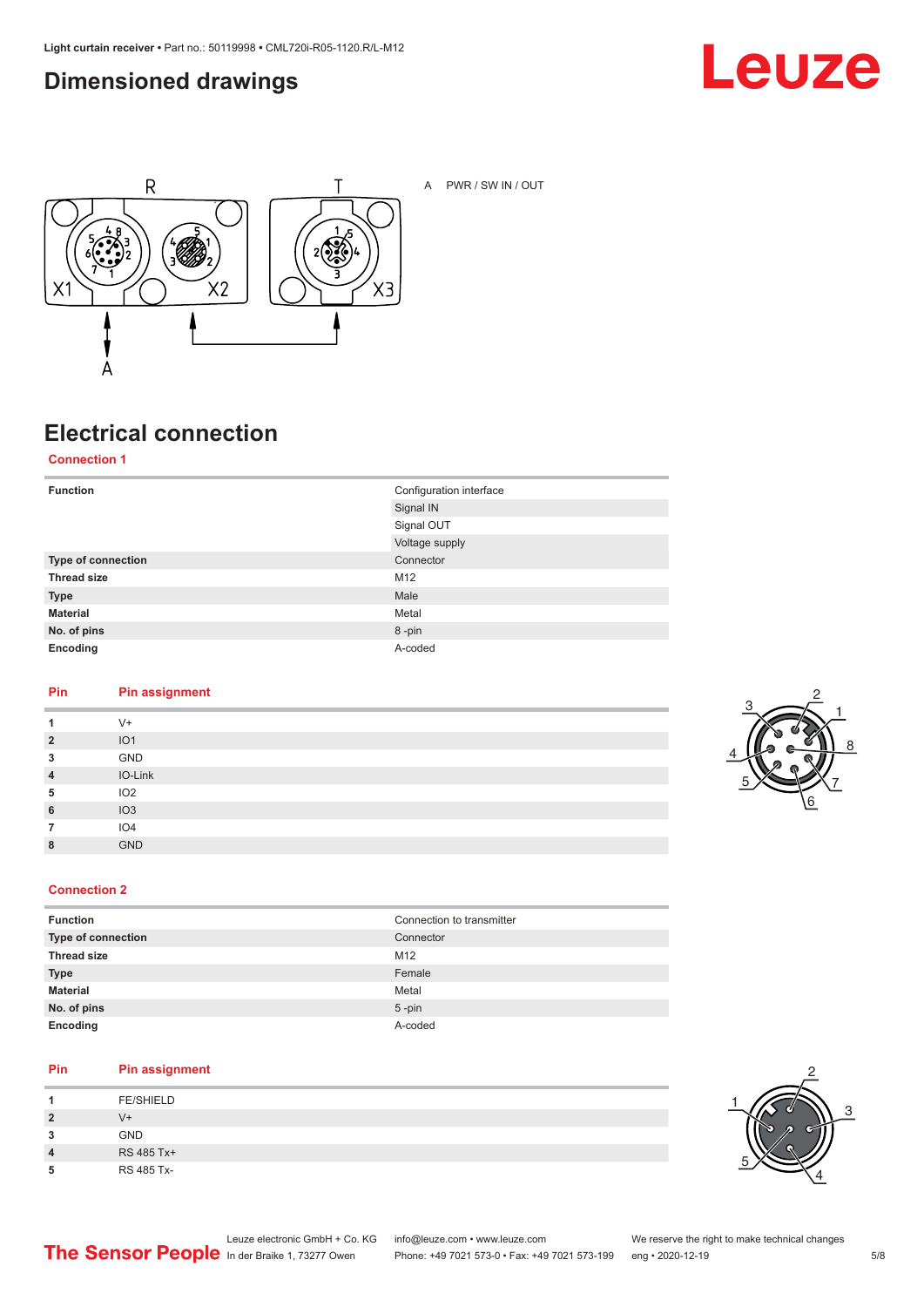### <span id="page-5-0"></span>**Operation and display**

| <b>LED</b>     | <b>Display</b>           | <b>Meaning</b>                         |
|----------------|--------------------------|----------------------------------------|
|                | Green, continuous light  | Operational readiness                  |
|                | Green, flashing          | Teach / error                          |
| $\overline{2}$ | Yellow, continuous light | Light path free, with function reserve |
|                | Yellow, flashing         | No function reserve                    |
|                | Off                      | Object detected                        |

### **Suitable transmitters**

| Part no. | <b>Designation</b>         | <b>Article</b>               | <b>Description</b>                                                          |
|----------|----------------------------|------------------------------|-----------------------------------------------------------------------------|
| 50119462 | CML720i-T05-<br>1120.R-M12 | Light curtain<br>transmitter | Operating range: 0.1  3.5 m<br>Connection: Connector, M12, Rear side, 5-pin |

#### **Part number code**

Part designation: **CML7XXi-YZZ-AAAA.BCCCDDD-EEEFFF**

| <b>CML</b>  | <b>Operating principle</b><br>Measuring light curtain                                                                                     |
|-------------|-------------------------------------------------------------------------------------------------------------------------------------------|
| 7XXi        | <b>Series</b><br>720i: 720i series<br>730i: 730i series                                                                                   |
| Y           | Device type<br>T: transmitter<br>R: receiver                                                                                              |
| <b>ZZ</b>   | <b>Beam spacing</b><br>05:5 mm<br>10:10 mm<br>20:20 mm<br>40:40 mm                                                                        |
| <b>AAAA</b> | Measurement field length [mm], dependent on beam spacing                                                                                  |
| в           | Equipment<br>A: connector outlet, axial<br>R: rear connector outlet                                                                       |
| CCC         | Interface<br>L: IO-Link<br>/CN: CANopen<br>/PB: PROFIBUS<br>/PN: PROFINET<br>/CV: Analog current and voltage output<br>/D3: RS 485 Modbus |
| <b>DDD</b>  | <b>Special equipment</b><br>-PS: Power Setting                                                                                            |
| EEE         | <b>Electrical connection</b><br>M12: M12 connector                                                                                        |
| <b>FFF</b>  | -EX: Explosion protection                                                                                                                 |
| <b>Note</b> |                                                                                                                                           |
| P           | $\&$ A list with all available device types can be found on the Leuze website at www.leuze.com.                                           |

**Leuze**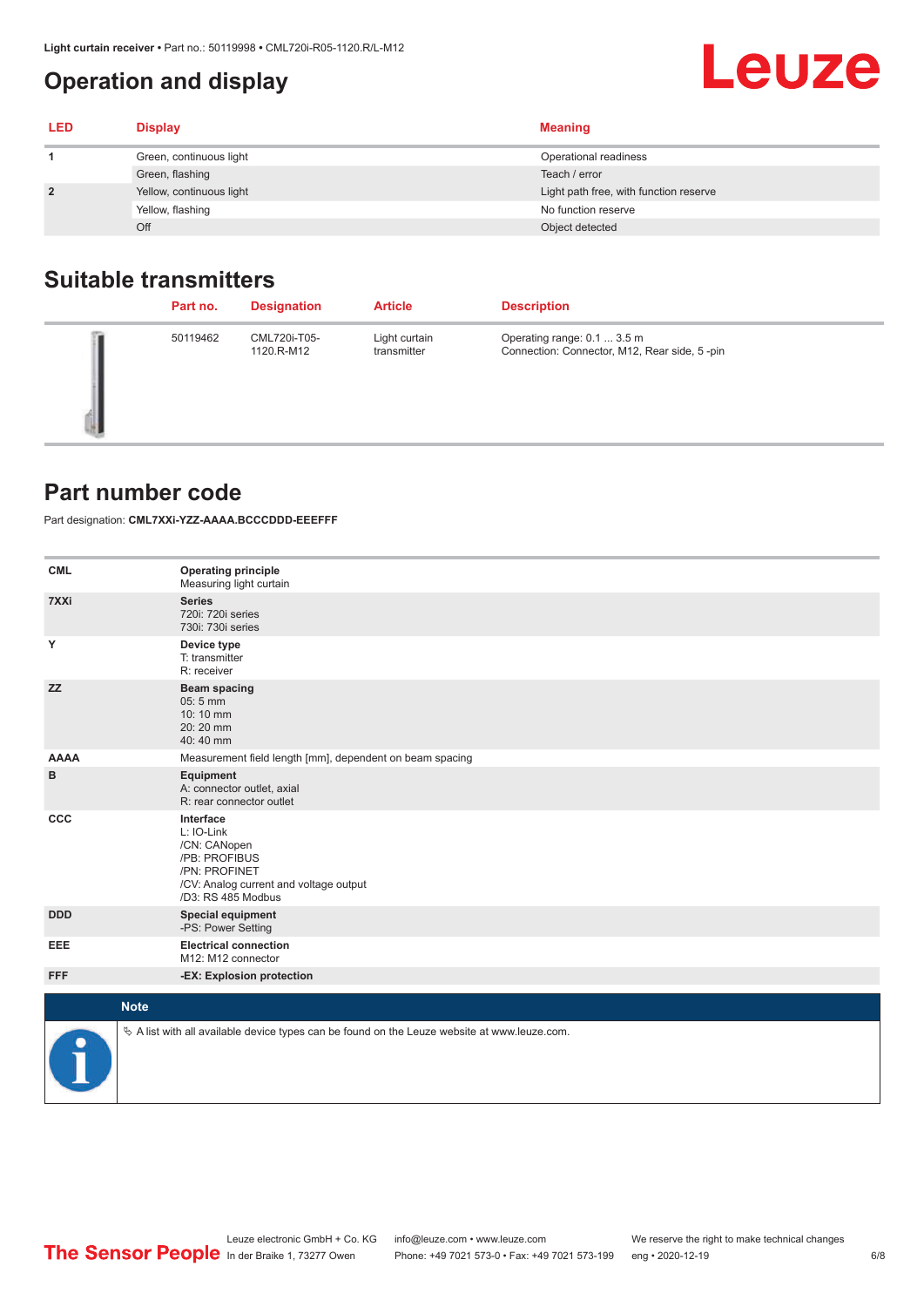#### <span id="page-6-0"></span>**Notes**



#### **Observe intended use!**

 $\%$  This product is not a safety sensor and is not intended as personnel protection.

 $\%$  The product may only be put into operation by competent persons.

 $\%$  Only use the product in accordance with its intended use.

| <b>For UL applications:</b>                                                                                                                                                       |
|-----------------------------------------------------------------------------------------------------------------------------------------------------------------------------------|
| $\%$ For UL applications, use is only permitted in Class 2 circuits in accordance with the NEC (National Electric Code).                                                          |
| V These proximity switches shall be used with UL Listed Cable assemblies rated 30V, 0.5A min, in the field installation, or equivalent (categories: CYJV/<br>CYJV7 or PVVA/PVVA7) |

#### **Accessories**

#### Connection technology - Connection cables

|   | Part no. | <b>Designation</b> | <b>Article</b>   | <b>Description</b>                                                                                                                                          |
|---|----------|--------------------|------------------|-------------------------------------------------------------------------------------------------------------------------------------------------------------|
| § | 50135128 | KD S-M12-8A-P1-050 | Connection cable | Connection 1: Connector, M12, Axial, Female, A-coded, 8-pin<br>Connection 2: Open end<br>Shielded: Yes<br>Cable length: 5,000 mm<br>Sheathing material: PUR |

#### Connection technology - Interconnection cables

|   |                   | Part no. | <b>Designation</b>                     | <b>Article</b>        | <b>Description</b>                                                                                                                                                                                                                                    |
|---|-------------------|----------|----------------------------------------|-----------------------|-------------------------------------------------------------------------------------------------------------------------------------------------------------------------------------------------------------------------------------------------------|
| e | $(\cdot$ : :<br>œ | 50129781 | <b>KDS DN-M12-5A-</b><br>M12-5A-P3-050 | Interconnection cable | Suitable for interface: IO-Link, DeviceNet, CANopen<br>Connection 1: Connector, M12, Axial, Female, A-coded, 5-pin<br>Connection 2: Connector, M12, Axial, Male, A-coded, 5-pin<br>Shielded: Yes<br>Cable length: 5,000 mm<br>Sheathing material: PUR |

#### Mounting technology - Mounting brackets

|               | Part no. | <b>Designation</b> | <b>Article</b>      | <b>Description</b>                                                                                                                                                                                                        |
|---------------|----------|--------------------|---------------------|---------------------------------------------------------------------------------------------------------------------------------------------------------------------------------------------------------------------------|
| $\frac{1}{2}$ | 50142900 | BT 700M.5-2SET     | Mounting device set | Design of mounting device: Bracket mounting<br>Fastening, at system: Through-hole mounting, T slotted hole<br>Mounting bracket, at device: Screw type, Sliding block<br>Type of mounting device: Rigid<br>Material: Steel |

Leuze